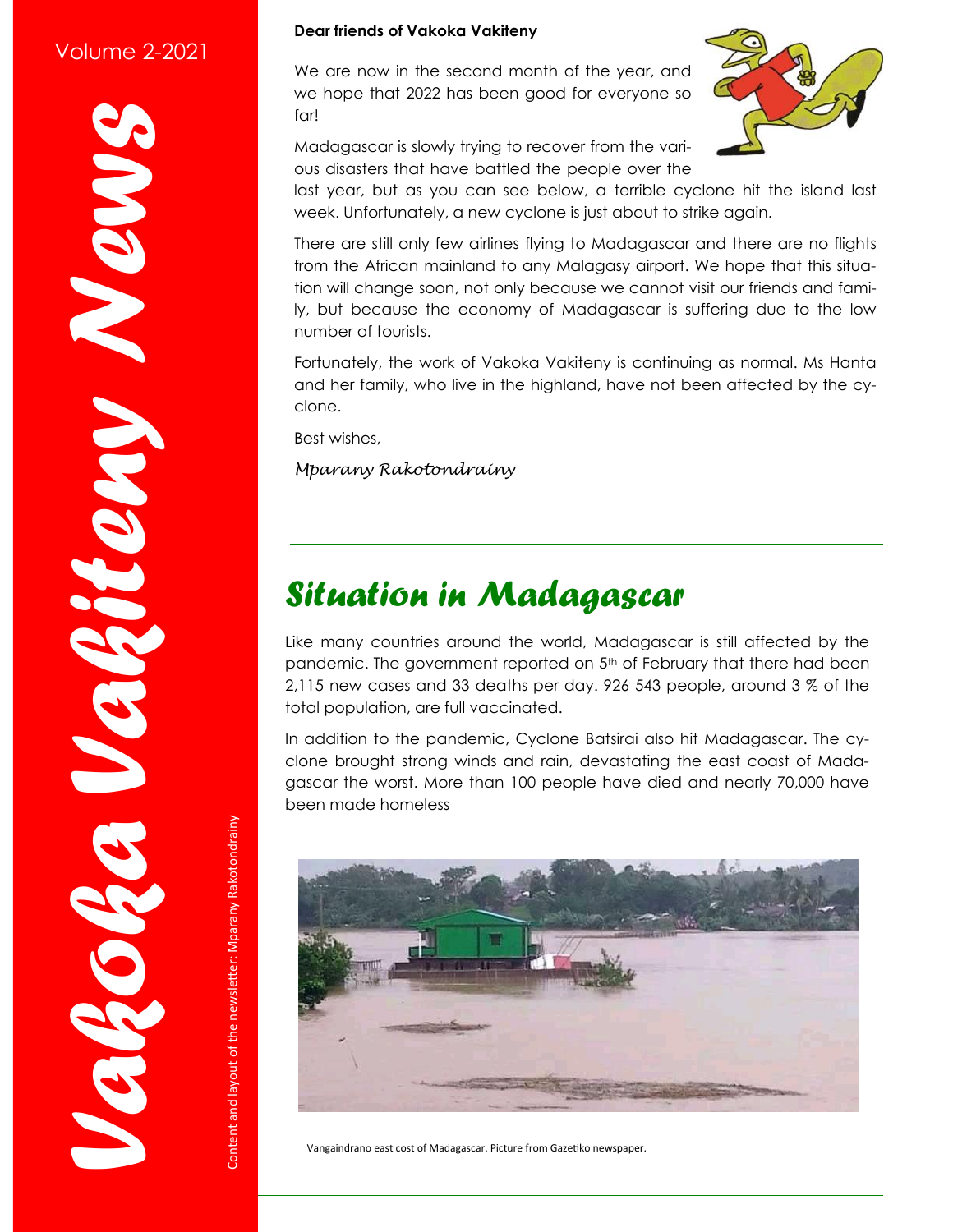#### *Come stay with me*

Vakoka Vakiteny has unexpectedly been able to start a cooperation with a South African publisher called Book Dash. Book Dash is a not-for-profit social impact publisher of cheap but high-quality African picture books for young children. Their vision is that "Every child should own a hundred books by the age of five".

It was Nasrin Siege, the author of *'Hiverina aho, Dadabe!'* who made us aware of a book she had written in cooperation with Book Dash, called 'Come, stay with me'. Since the main goal of Book Dash is to make as many books available to as many children as possible, Vakoka Vakiteny could download print template for the book for free and translate it to Malagasy. The same book has also been translated to Xhosa and Zulu languages.

The book tells a simple story for young readers about the turtle Fredy and its friend, the bunny Bozy.

We have now finished translation and editing of the manuscript and will print 1000 copies in Antsirabe. Since the book has a simple format and binding, we do not have to use the big printing houses in Antananarivo. In the next newsletter, we hope to have news about the distribution of this book.

For more information: [www.bookdash.org](http://www.bookdash.org)

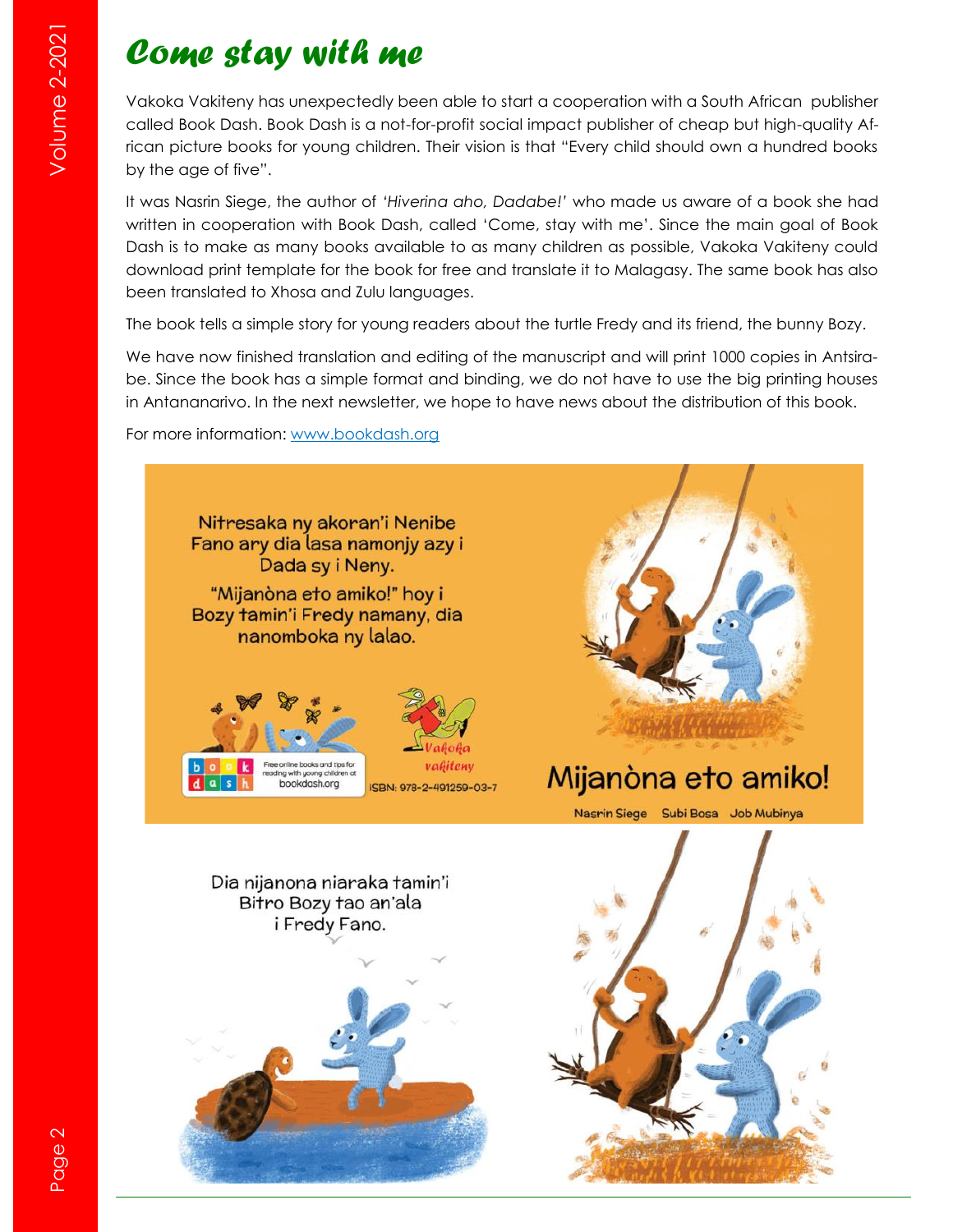# *Bonenitra's journey to Marovoloina*

After the success of the first book of Bonenitra, Pascal has now written a sequel about the young prince and his adventures. This book has even more surprising turns, as Bonenitra once again needs to save his family and the entire village from the monster. He is brave and unafraid and, of course, manages to save everyone. In the end, even the monster becomes his friend.

By now, the text has been sent to several proof-readers. In the meanwhile, Rakoto, the artist who made the pictures for the first book, also illustrates Bonenitra II with his beautiful and colourful illustrations. After all proofreading is finished and the pictures are ready, Mparany will work on the editing. We will have to make a cooperation agreement with a new printing house since we were not satisfied with the work of the previous printery, which we used for Bonenitra I.

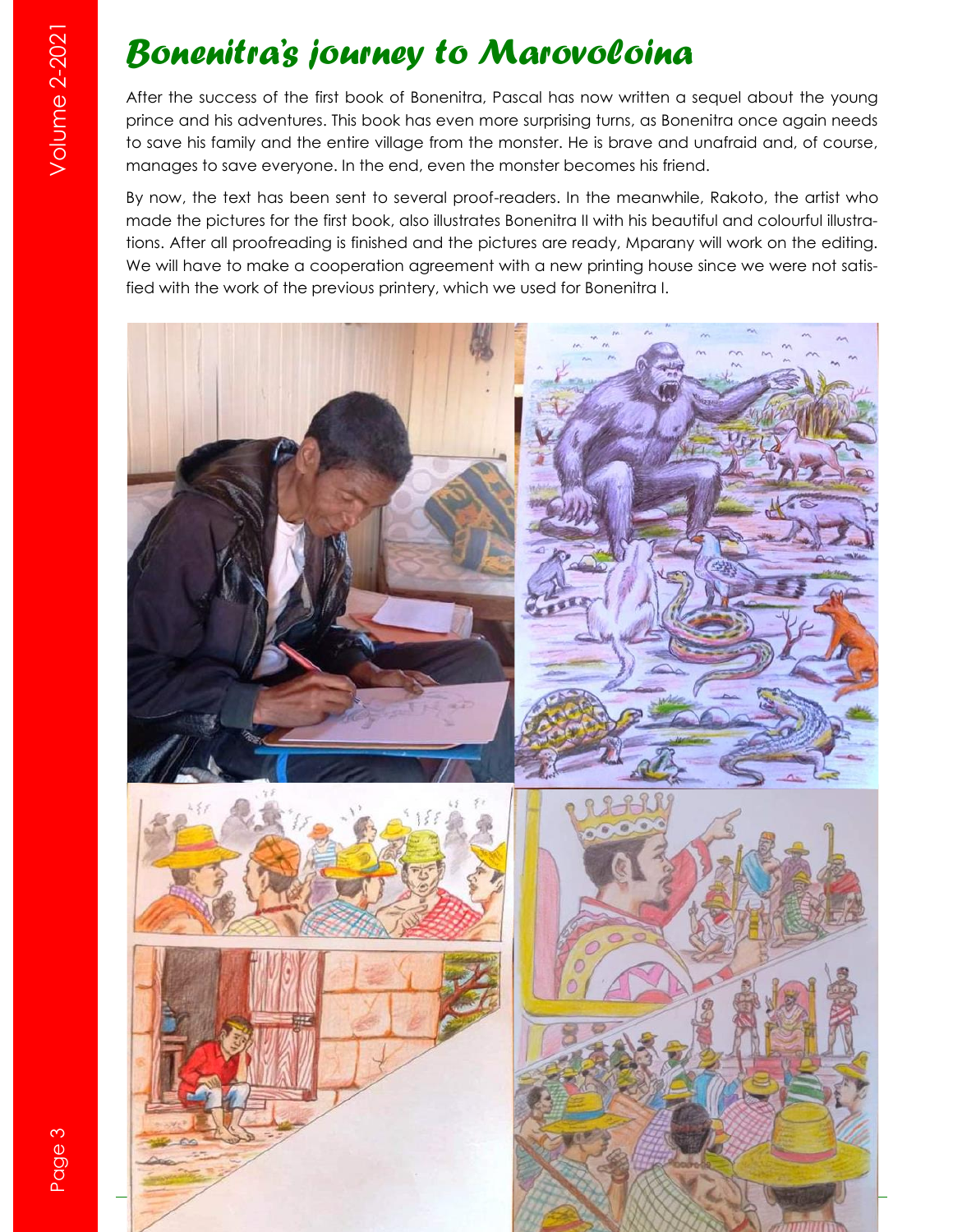# *Orphanage in Ambatolampy*

For many years, Madagascar's national police has operated an orphanage for children in the highland town of Ambatolampy, between Antsirabe and Antananarivo. The orphanage receives the children of police officers who lost their lives in their service. Currently, there are 200 children at this institution. They attend public school, but the orphanage also has a library where the children are spending much of their free time. Unfortunately, this library has few books.

Actually, the head of the orphanage saw the news about Vakoka Vakiteny on television. This was a documentary about the laying of the foundation stone for the library in Mahazoarivo. Immediately, he called Hanta and asked her if she was willing to help the children. We were of course happy to equip the library with some new books and Hanta also trained all the responsible people at the orphanage in using them when they invited her to come to distribute the books.



Picture of the front gate of the orphanage in Ambatolampy (Source: facebook)





During the distrubition of books in Ambatolampy